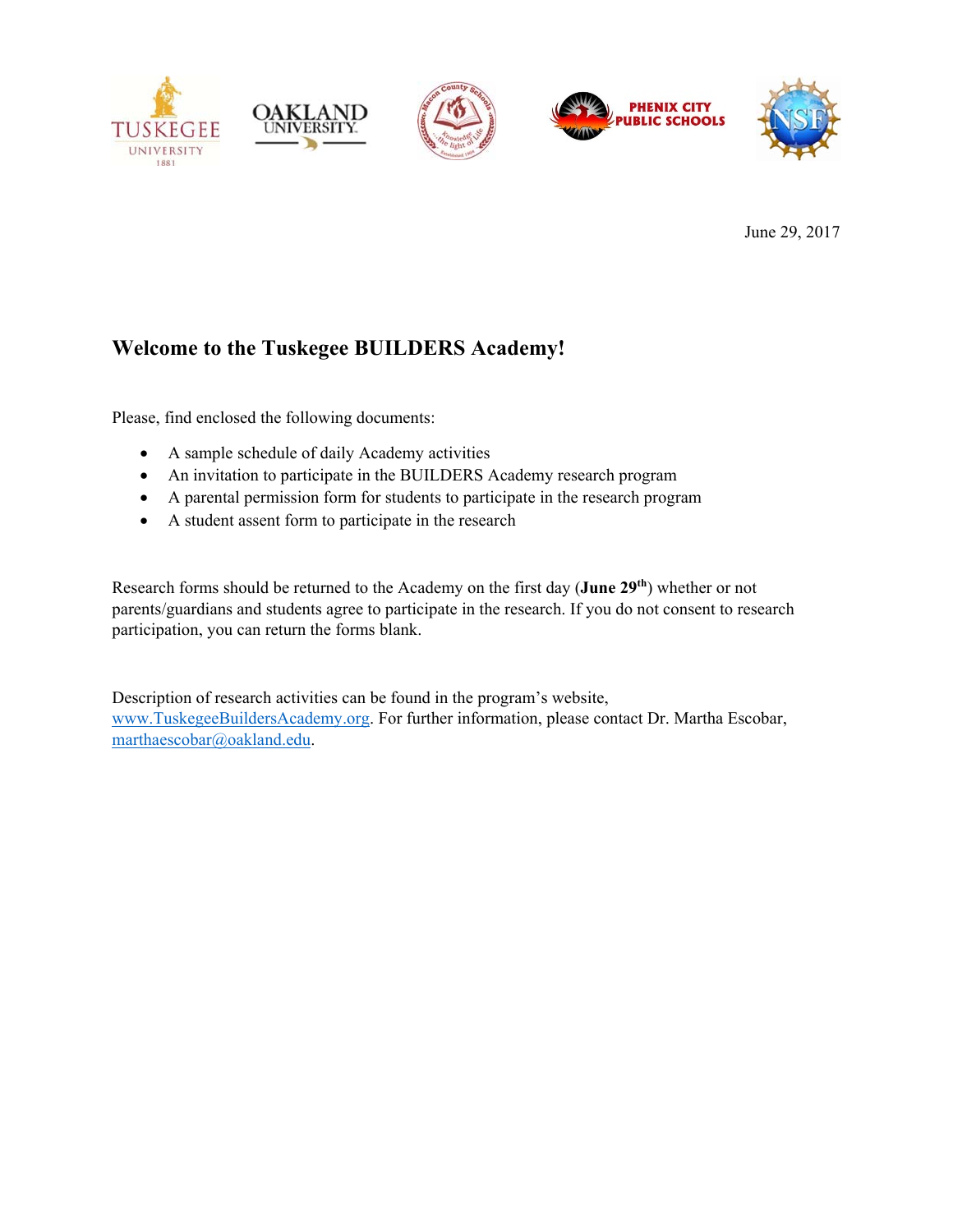# **ACADEMY DAILY SCHEDULE**

| $8:45-9:00$   | Arrival                                                |
|---------------|--------------------------------------------------------|
| 9:00-9:30     | Overview of daily activities                           |
|               | Student brainteasers or interactive makerspace games   |
| $9:30-9:40$   | Snack break                                            |
| $9:40-10:10$  | Review of Makerspace/STEM contents                     |
| $10:10-12:00$ | Research background information for Makerspace project |
| $12:00-1:30$  | Lunch Break                                            |
| $1:30-2:45$   | Makerspace activity                                    |
| $2:45-3:00$   | Wrap-up for the day                                    |
| 3:00          | Dismissal                                              |

This schedule is informative and it may be modified slightly to benefit the development of student projects

# **Students should bring to the Academy their school-issued laptops**

Students who do not yet have their school-issued electronic device checked out for the Academy yet will be issued a device on the first day of the Academy.

*Devices will be available only for students who have not yet been issued a device for the Academy*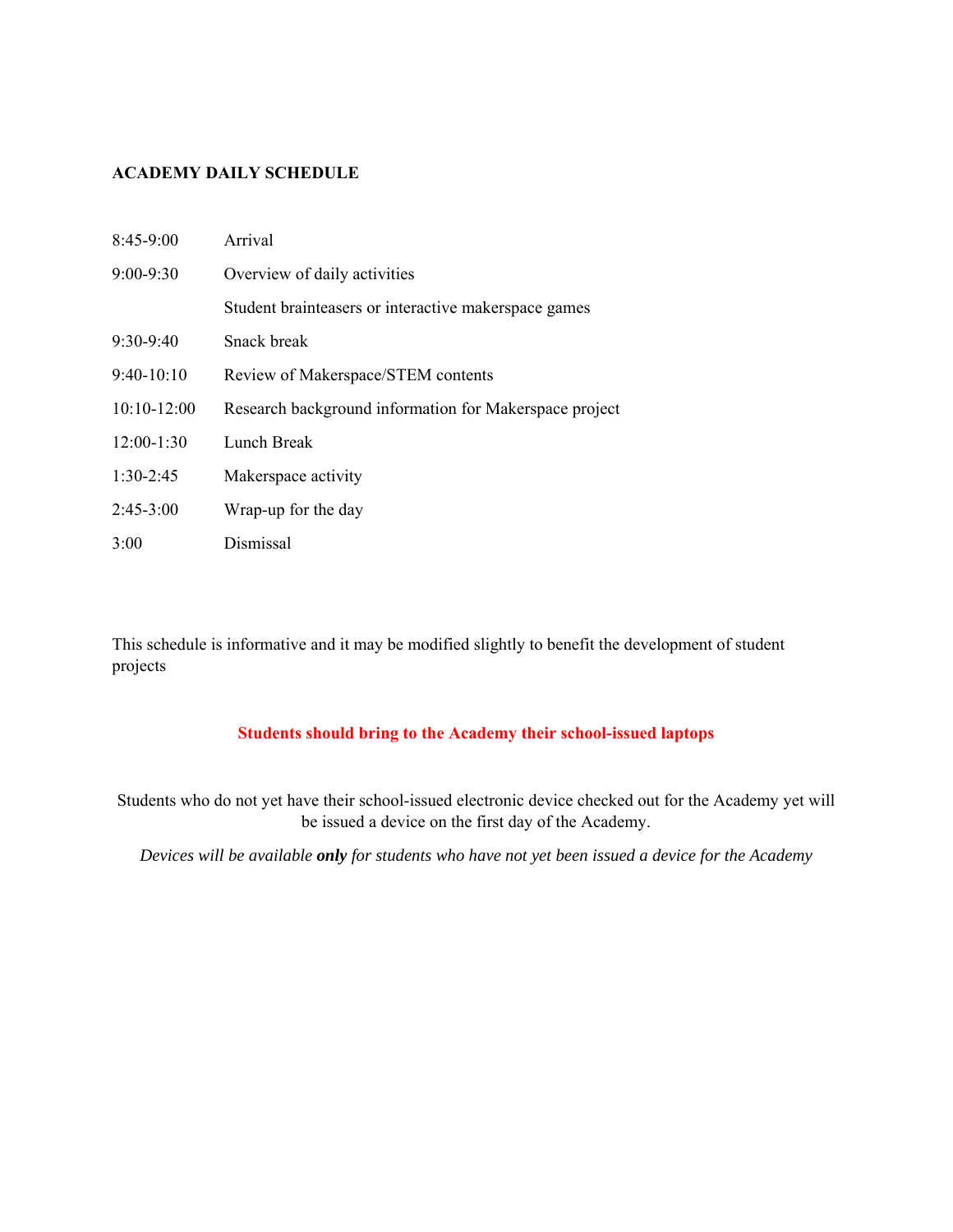# **RESEARCH PARTICIPATION INFORMATION**

#### Dear parents,

Congratulations on having your child accepted to the Tuskegee BUILDERS Academy! A very important part of the Academy's goals is to investigate the factors that foster adolescents' interest, persistence, and ultimately success in careers in the Sciences, Technology, Engineering, and Mathematics (STEM). The only way to investigate those factors is by assessing students who are completing their K-12 education and are pondering their professional future. Your child is at that stage and, thus, could be a valuable contributor to this assessment.

Attached to this letter you will find a "Parental Consent" form, which you can return to us to let us know that you grant permission for us to invite your child to be a participant in this investigation. Even if you provide us with that permission, it will be your child's decision whether or not to participate in the project. If you decide not to allow your child to participate in the research, there will be no consequences regarding their participation in the Academy.

The research will consist of a survey asking questions relating to your child's experience in STEM courses and activities, regardless of whether or not your child is considering a career in a STEM area. This survey will collect no personal information except for some general demographics. The answers your child provide cannot be used as diagnostic or grading tools; indeed, the researchers who will be handling the data are not associated to your child's school or school district. Furthermore, your child's responses will not be tied to your child's name.

If you provide parental consent, please, return the stamped envelope attached to this letter. Your child will complete the surveys as part of the Academy's activities and it will not detract from instruction time. Upon completion of the survey, your child will be asked whether he/she would agree to be contacted at a later time (1 year later) for a brief, follow-up interview. If they agree, their name will be saved as part of a list of students to contact, but separate from the responses they provide to the survey.

This study is being conducted by Drs. Mohamed Qazi and Michael Curry (Tuskegee University; maqazi@mytu.tuskegee.edu and currym@mytu.tuskegee.edu) and Dr. Martha Escobar (Oakland University, MI; marthaescobar@oakland.edu), and it is supported by an ITEST grant from the National Science Foundation. This grant also funds the BUILDERS ITEST Program at Tuskegee University, which is the basis for this research study. To learn more about the BUILDERS program, please visit www.TuskegeeBuildersAcademy.org. The study has been approved by the Human Participant Review Committee for the Protection of Human Participants at Tuskegee University.

Cordially,

Mohammed A. Qazi

Tuskegee University, AL Cakland University, MI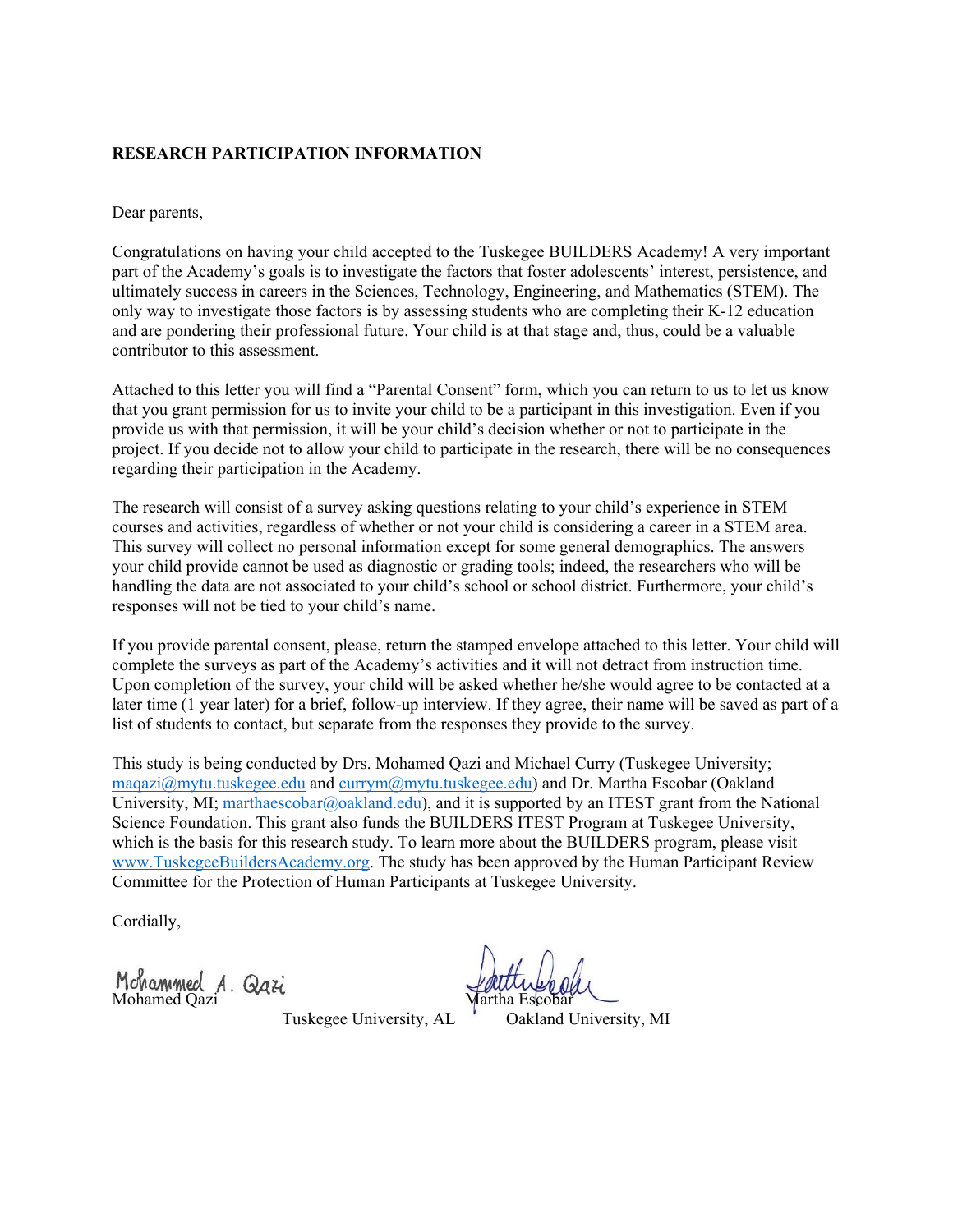Parent or Legal Guardian Permission for Child to Participate in a Research Study

# **Building Unique Inventions to Launch Discoveries, Engagement and Reasoning in STEM (BUILDERS)**

You are being asked to give permission for your child to participate in a research study. Before you give permission for your child to participate, it is important that you read the following information and ask as many questions as necessary to be sure you understand what your child is being asked to do.

## **Investigators**

This research project is being conducted by Drs. Mohamed Qazi from Tuskegee University, AL (maqazi@mytu.tuskegee.edu), in collaboration with Dr. Martha Escobar from Oakland University, MI (marthaescobar@oakland.edu). All procedures used in this research have been approved by the Tuskegee University Human Participants Review Committee (Dr. Stephen Sodeke, HPRC Chair, 334-724-8210).

## **Purpose of the Research**

This research study is designed to investigate the reasons why high school students select and remain to pursue activities related to Science, Technology, Engineering, and Mathematics (STEM), as well as how to increase their success in pursuing careers related to STEM. The data from this research will be used to better inform the Alabama school system on the type of interventions and programs that may increase academic and professional success of students in STEM. This research project is associated to the BUILDERS ITEST Academy, to which your child has been accepted.

### **Procedures**

If you allow your child to participate in this study, he/she will be asked to complete a survey that will ask some demographic information, as well as information on how they are doing in STEM related courses, what they feel about STEM, their anticipated career options, and the difficulties they may be experiencing with their STEM courses. His/her participation will take approximately 45 min, and will be conducted as part of the Academy's activities, but without detracting from instruction time. Your child will be also asked whether they consent to be contacted in one year for a brief, follow-up interview which will be conducted by telephone. This survey will ask questions related to their recent experiences with STEM, as well as the things that influenced those experiences.

Your child will be asked to assent (agree) to participate in this research. He/she can refuse to participate without any penalty, and/or can stop participation at any time just by telling the investigator that he/she wants to stop (if taking the surveys at the Academy).

#### **Potential Risks or Discomforts**

There are no foreseeable risks associated with the study. At the completion of the survey, your child will be asked whether he/she is willing to be contacted again for the follow-up interview. If he/she would like to be contacted for this follow-up, we will ask that he/she provide us with contact information. However, that contact information will not be stored in connection with the data they provide. Your child is free to decline this subsequent contact.

## **Potential Benefits of the Research**

The present study will serve to assess the BUILDERS ITEST program, which was designed to implement various interventions that can help students succeed in STEM-related activities and careers, with the potential of implementing these interventions into the STEM curriculum in the state of Alabama. Thus, the student population will benefit from identification and assessment of potential interventions to increase academic and professional success of students in STEM. We also invite you to visit the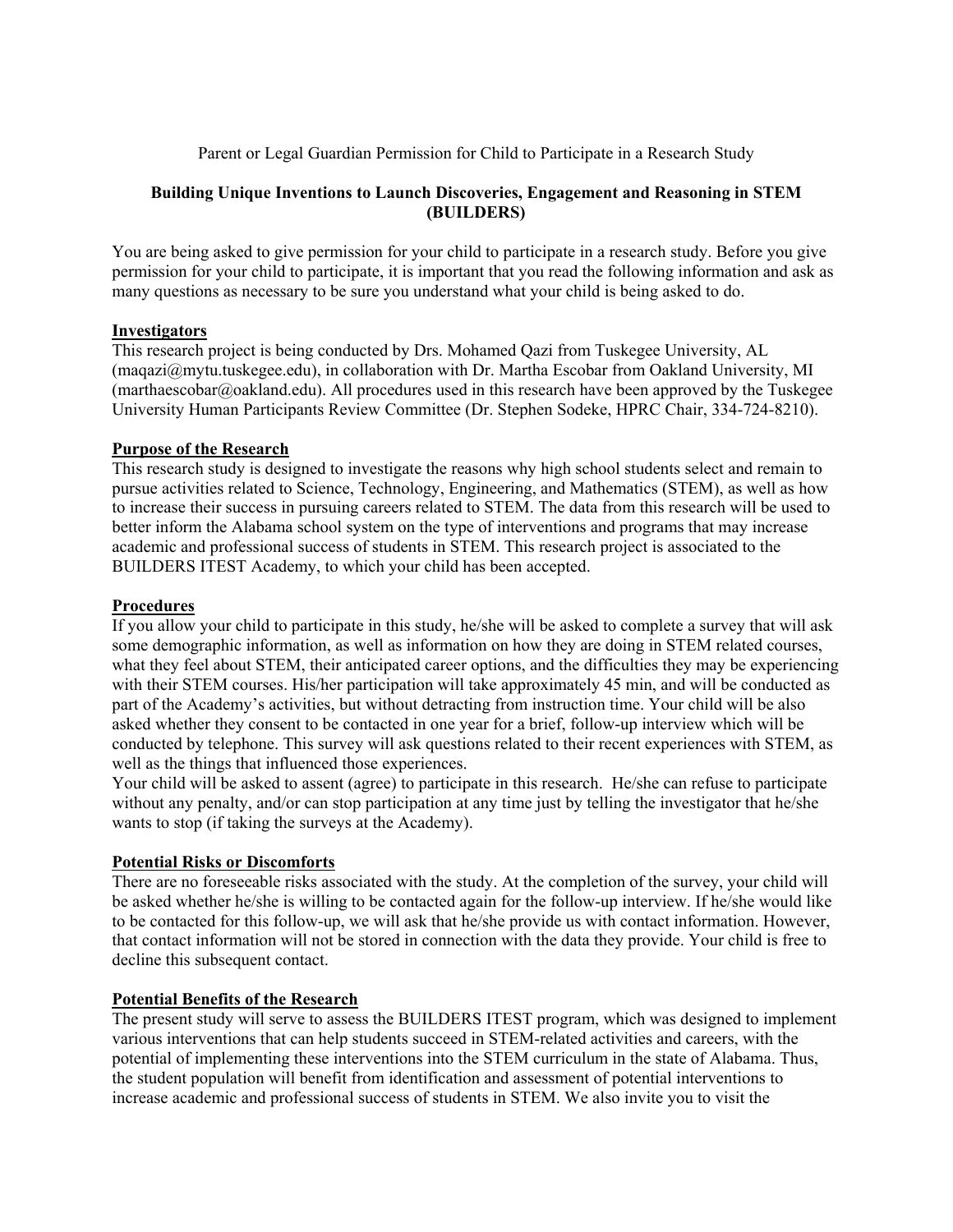MAKERS program Facebook page, which will disseminate BUILDERS activities and our findings on how different activities and interventions affect student success in STEM. These postings may provide students with tips and information on how to maximize their success in STEM with their existing resources, or how to pursue activities that can increase their chances of success.

# **Confidentiality and Data Storage**

All of your child's responses will be recorded as anonymous, and only group means will be shared with the scientific community. Any information connecting your child to this research project will be destroyed upon completion of data collection and only a code name will be associated with the responses they provide.

## **Participation and Withdrawal**

Participation in this research study is voluntary. You may refuse to allow your child to participate. If you decide to allow your child to participate, you are free to withdraw him/her at any time. To withdraw your child from the study, please contact Dr. Martha Escobar at marthaescobar@oakland.edu, (248)370-2303. Because the data is saved as anonymous, it may not be possible to remove your child's data from the study if he/she withdraws after data have been collected

## **Questions about the Research**

If you have any questions about the research, please contact Dr. Mohammed A. Qazi, (334)728-2773, maqazi@mytu.tuskegee.edu, or Dr. Martha Escobar, (248)370-2303, marthaescobar@oakland.edu.

This project has been reviewed and approved by the Human Participant Review Committee at Tuskegee University. If you believe there is any infringement upon your child's rights as a research participant, you may contact the HPRC Chair, Dr. Stephen Sodeke at 334-724-8210.

## **Parent or Legal Guardian Permission:**

**You have read the information provided above. You have been given the opportunity to ask questions and these have been answered to my satisfaction. My signature below indicates that my child may participate in this research study. My child's assent to participate in this study will be sought.** 

Please return one copy of this consent form and keep one copy for your records.

Name of Child (please, print)

l

l

l

l

Signature of Parent/Legal Guardian Date

Name of Parent/Legal Guardian (Please Print)

Signature of Person Obtaining Consent Date